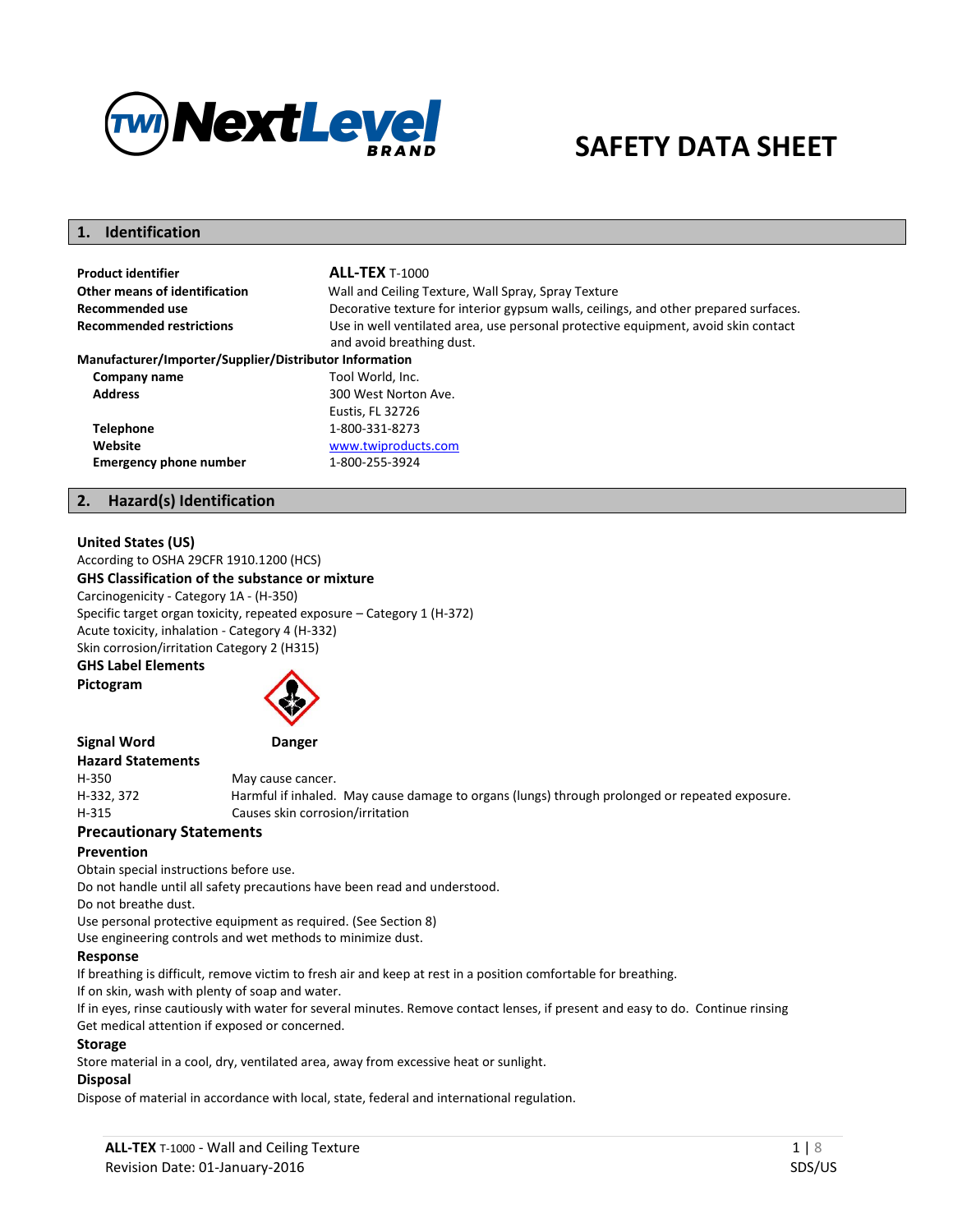# **3. Composition/Information on Ingredients**

| <b>Chemical Name</b>                         | Common Name/<br>Synonym | Identifiers/<br><b>CAS Number</b> | % (weight) | <b>Impurities</b>                          |
|----------------------------------------------|-------------------------|-----------------------------------|------------|--------------------------------------------|
| Calcium Carbonate                            | Limestone               | 1317-65-3                         | >65        | Crystalline Silica<br>$(CAS # 14808-60-7)$ |
| And may contain one or more of the following |                         |                                   |            |                                            |
| Mixture-Silicates and<br>Aluminates          | Mica                    | 12001-26-2                        | < 10       | Crystalline Silica<br>$(CAS # 14808-60-7)$ |
| <b>Hydrated Aluminum Silicate</b>            | Pyrophyllite            | 12269-78-2                        | $10$       | Crystalline Silica<br>$(CAS # 14808-60-7)$ |
| Hydrous Aluminum Silicate                    | Kaolin                  | 1332-58-7                         | < 10       | Crystalline Silica<br>$(CAS # 14808-60-7)$ |
| Magnesium Aluminum<br>Phyllosilicate         | Attapulgite<br>Clay     | 12174-11-7                        | $<$ 5      | Crystalline Silica<br>$(CAS # 14808-60-7)$ |
| Mixture-Various Metal<br>Oxides              | Perlite                 | 93763-70-3                        | $<$ 5      | Crystalline Silica<br>$(CAS # 14808-60-7)$ |
| Starch                                       |                         | 9005-25-8                         | $<$ 5      |                                            |
| Vinyl Acetate - Ethylene<br>Copolymer        |                         | 24937-78-8                        | $<$ 5      |                                            |
| Zinc<br>Dimethyldithiocaramate               |                         | 137-30-4                          | < 0.05     |                                            |

## **4. First-Aid Measures**

| <b>Inhalation</b>         | Exposure to mists may cause temporary irritation to eyes, skin, nose, throat,<br>and upper respiratory tract. Move injured person into fresh air and keep<br>person calm under observation. Get medical attention if symptoms persist. |
|---------------------------|----------------------------------------------------------------------------------------------------------------------------------------------------------------------------------------------------------------------------------------|
| Eye contact               | Do not rub or scratch eyes. Immediately flush eyes with water for 15 minutes.<br>Remove contact lenses (if applicable). Seek medical attention if irritation persists.                                                                 |
| Skin contact              | Flush and wash skin with soap and water. Utilize lotions to alleviate dryness if present. Seek<br>medical attention if irritation persists.                                                                                            |
| Ingestion                 | Rinse mouth. Get medical attention if symptoms occur.                                                                                                                                                                                  |
| <b>Medical conditions</b> | Pre-existing upper respiratory and lung diseases such as, but not limited to, bronchitis, emphysema<br>and asthma. Pre-existing skin diseases such as, but not limited to, rashes and dermatitis.                                      |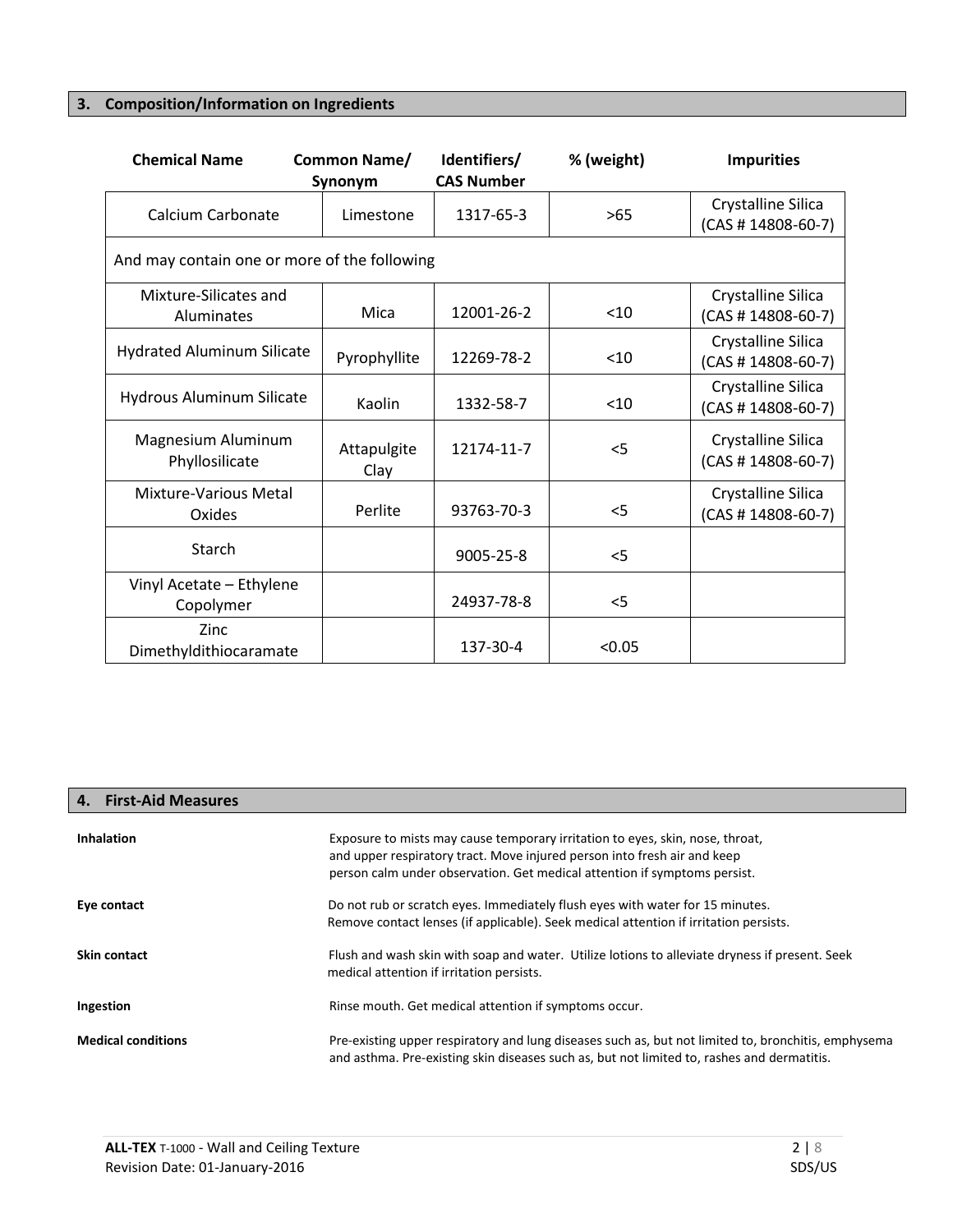## **5. Fire-Fighting Measures**

| Suitable extinguishing media<br>Specific hazards arising from<br>the chemical | Use fire-extinguishing media appropriate for surrounding materials.<br>Not identified.                                                                                                                                    |
|-------------------------------------------------------------------------------|---------------------------------------------------------------------------------------------------------------------------------------------------------------------------------------------------------------------------|
| Special protective equipment<br>and precautions for firefighters              | Selection of respiratory protection for firefighting: follow the general fire precautions indicated in<br>the workplace. Self-contained breathing apparatus and full protective clothing must be worn in<br>case of fire. |
| <b>Fire-fighting</b><br>equipment/instructions                                | Use standard firefighting procedures and consider the hazards of other involved materials.                                                                                                                                |
| <b>Specific methods</b><br><b>General fire hazards</b>                        | Cool material exposed to heat with water spray and remove it if no risk is involved.<br>No unusual fire or explosion hazards noted.                                                                                       |

## **6. Accidental Release Measures**

| <b>Personal precautions</b><br>protective equipment and<br>emergency procedures | See Section 8 of the SDS for Personal Protective Equipment. If any dust needs to be<br>removed, use appropriately equipped vacuum.                                                                                                                       |
|---------------------------------------------------------------------------------|----------------------------------------------------------------------------------------------------------------------------------------------------------------------------------------------------------------------------------------------------------|
| <b>Methods and materials for</b><br>containment and cleaning up                 | Prevent entry info confined areas or water systems. Dilute with water and mop or wipe up with<br>absorbent material (e.g. cloth, fleece). Clean surface thoroughly to remove residual contamination.<br>Dispose of waste according to local regulations. |
| <b>Environmental precautions</b>                                                | Avoid discharge to drains, sewers, and other water systems.                                                                                                                                                                                              |

| 7. Handling and Storage              |                                                                                                   |
|--------------------------------------|---------------------------------------------------------------------------------------------------|
| <b>Precautions for safe handling</b> | Minimize exposure to mists and dust. In case of insufficient ventilation, wear protective and     |
|                                      | suitable respiratory equipment.                                                                   |
|                                      | Observe good industrial hygiene practices. Use proper lifting techniques.                         |
| Conditions for safe storage,         | Store in a cool, dry place. Store in a closed container away from incompatible materials. Protect |
| including any incompatibilities      | from moisture. Keep away from heat. Do not use if material has spoiled, i.e., there is a moldy    |
|                                      | appearance or an unpleasant odor. Keep containers closed when not in use. Protect from freezing,  |
|                                      | extreme heat and direct sunlight.                                                                 |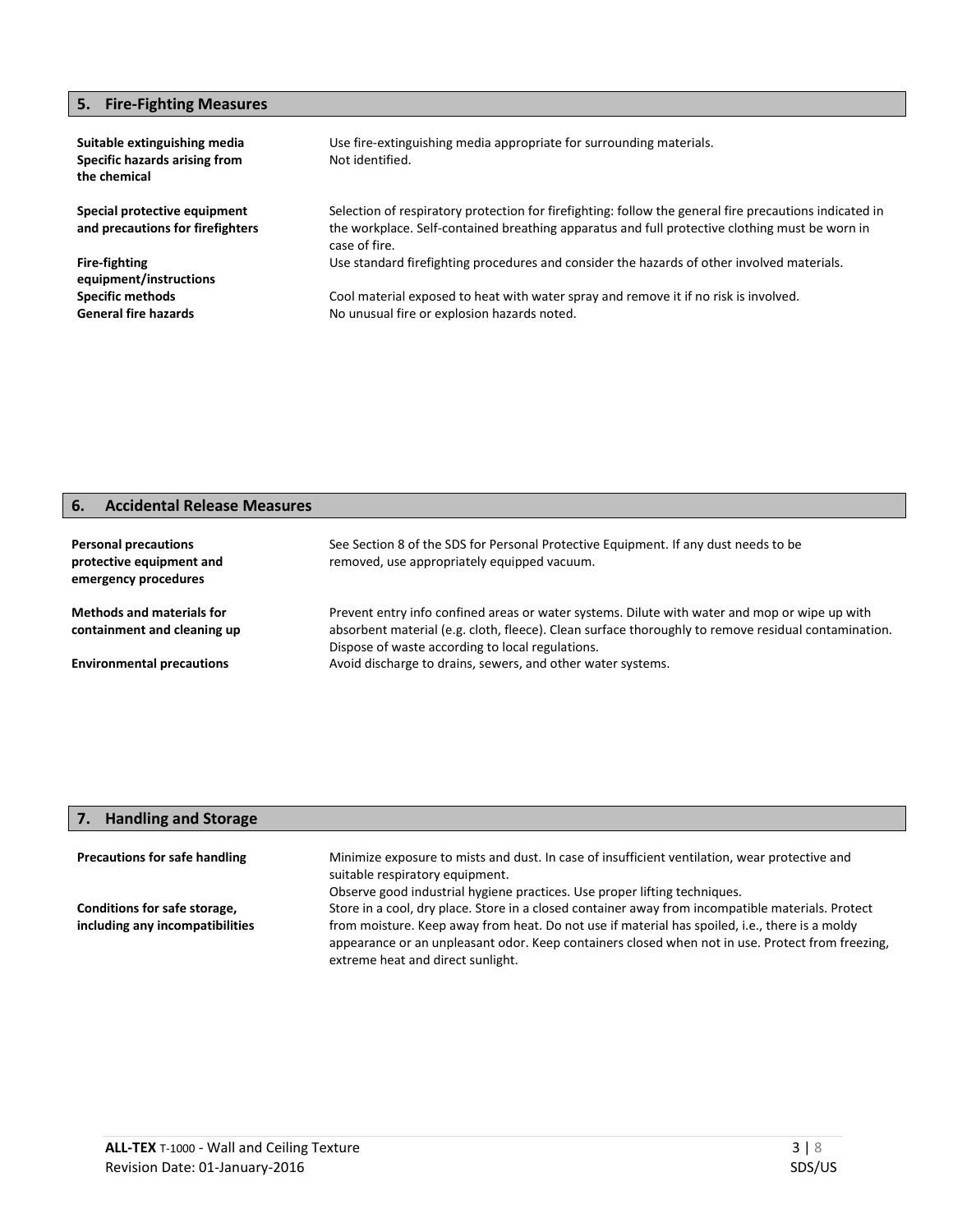## **8. Exposure Controls/Personal Protection**

## **Control Parameters**

|                                       | <b>Exposure Limits</b>                               |                                          |
|---------------------------------------|------------------------------------------------------|------------------------------------------|
| Component                             | <b>OSHA PEL</b><br>(mg/m <sup>3</sup> )              | <b>ACGIH TLV</b><br>(mg/m <sup>3</sup> ) |
| Calcium Carbonate                     | $15($ T)<br>5(R)                                     | 10(T)                                    |
| Mica                                  | 20 mppcf                                             | 3                                        |
| Pyrophyllite                          | $15($ T)<br>5(R)                                     | 10(T)                                    |
| Kaolin                                | 15(T)<br>5(R)                                        | 10(T)                                    |
| <b>Attapulgite Clay</b>               | 15(T)<br>5(R)                                        | 10(T)                                    |
| Perlite                               | 15(T)<br>5(R)                                        | 10(T)                                    |
| Starch                                | 15(T)<br>5(R)                                        | $10($ T)                                 |
| Vinyl Acetate - Ethylene<br>Copolymer | <b>NE</b>                                            | <b>NE</b>                                |
| Crystalline Silica <sup>1</sup>       | $[(10) / (%SiO2+2)] (R)$<br>$[(30) / (%SiO2+2)]$ (T) | .025(R)                                  |

1-Present as an impurity in raw materials NE-None established<br>T-Total dust Net-Million particle R-Respirable dust

Mppcf-Million particles per cubic foot

| Appropriate engineering<br>controls                                   | Provide sufficient ventilation for operations causing dust formation. Observe occupational<br>exposure limits and minimize the risk of exposure                                                                                                                           |
|-----------------------------------------------------------------------|---------------------------------------------------------------------------------------------------------------------------------------------------------------------------------------------------------------------------------------------------------------------------|
| Individual protection measures, such as personal protective equipment |                                                                                                                                                                                                                                                                           |
| <b>Respiratory Protection</b>                                         | A NIOSH/MSHA approved particulate respirator is recommended in poorly ventilated areas or if the<br>PEL/TLV is exceeded. OSHA's 29 CFR 1910.134 (Respiratory Protection Standard) must be followed<br>whenever work conditions require respirator use                     |
| <b>Eye Protection</b>                                                 | Safety glasses or goggles.                                                                                                                                                                                                                                                |
| <b>Skin</b>                                                           | Gloves, long sleeve shirts/long pants and/or barrier creams may be utilized if conditions warrant                                                                                                                                                                         |
| <b>General Hygiene</b>                                                | Always observe good personal hygiene measures, such as washing after handling the material<br>and before eating, drinking, and/or smoking. Routinely wash work clothing and protective<br>equipment to remove contaminants. Observe any medical surveillance requirements |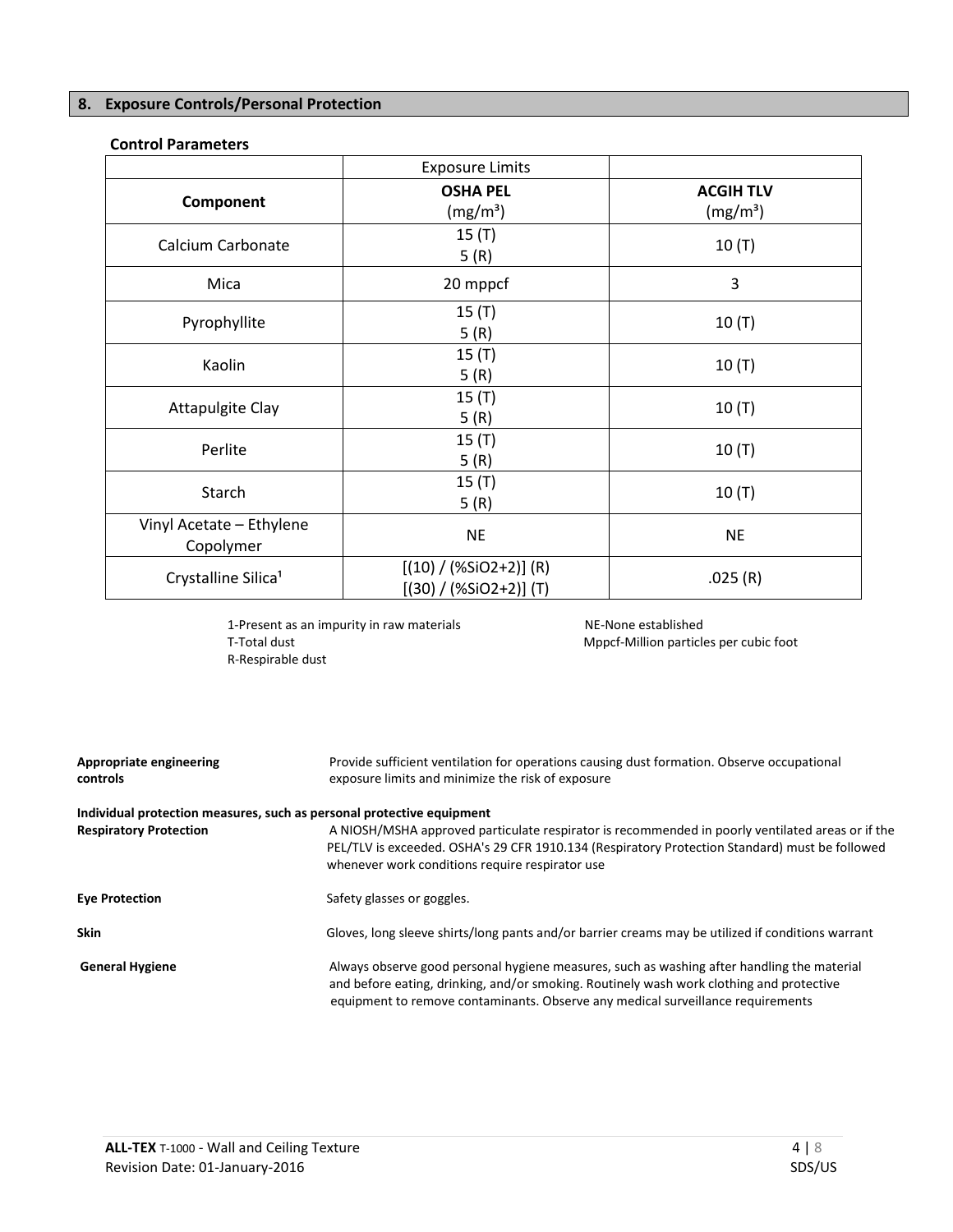## **9. Physical and Chemical Properties**

| (a) | Appearance:                                                 | Off white        |
|-----|-------------------------------------------------------------|------------------|
| (b) | Odor:                                                       | Mild             |
| (c) | <b>Odor threshold:</b>                                      | Not available.   |
| (d) | pH:                                                         | $7-9$            |
| (e) | Melting point/freezing point:                               | Not available    |
| (f) | Initial boiling point and boiling range:                    | Not available    |
| (g) | <b>Flash Point:</b>                                         | Not available    |
| (h) | <b>Evaporation rate:</b>                                    | Not available.   |
| (i) | Flammability (solid, gas):                                  | Not flammable.   |
| (i) | Upper/lower flammability or explosive limits: Not available |                  |
| (k) | Vapor pressure:                                             | Not available.   |
| (1) | Vapor density:                                              | Not available    |
| (m) | <b>Relative density:</b>                                    | Not available    |
| (n) | Solubility(ies):                                            | Soluble in water |
| (o) | <b>Partition coefficient:</b>                               | Not available    |
| (p) | Auto-ignition temperature:                                  | Not available    |
| (q) | Decomposition temperature:                                  | Not available    |
| (r) | Viscosity:                                                  | Not Available    |
| (s) | Volatile organic compound (VOC) content: Not Available      |                  |

## **10. Stability and Reactivity**

| Reactivity                                | The product is stable and non-reactive under normal conditions of use, storage, and transport.                                      |
|-------------------------------------------|-------------------------------------------------------------------------------------------------------------------------------------|
| <b>Chemical stability</b>                 | Material is stable under normal conditions.                                                                                         |
| <b>Possibility of hazardous reactions</b> | Hazardous polymerization does not occur.                                                                                            |
| <b>Conditions to avoid</b>                | None known.                                                                                                                         |
| Incompatible materials                    | Strong acids.                                                                                                                       |
| <b>Hazardous decomposition products</b>   | None known. Above 825 <sup>o</sup> c limestone (CaCO <sub>3</sub> ) decomposes to calcium oxide (Cao) and carbon<br>dioxide $(CO2)$ |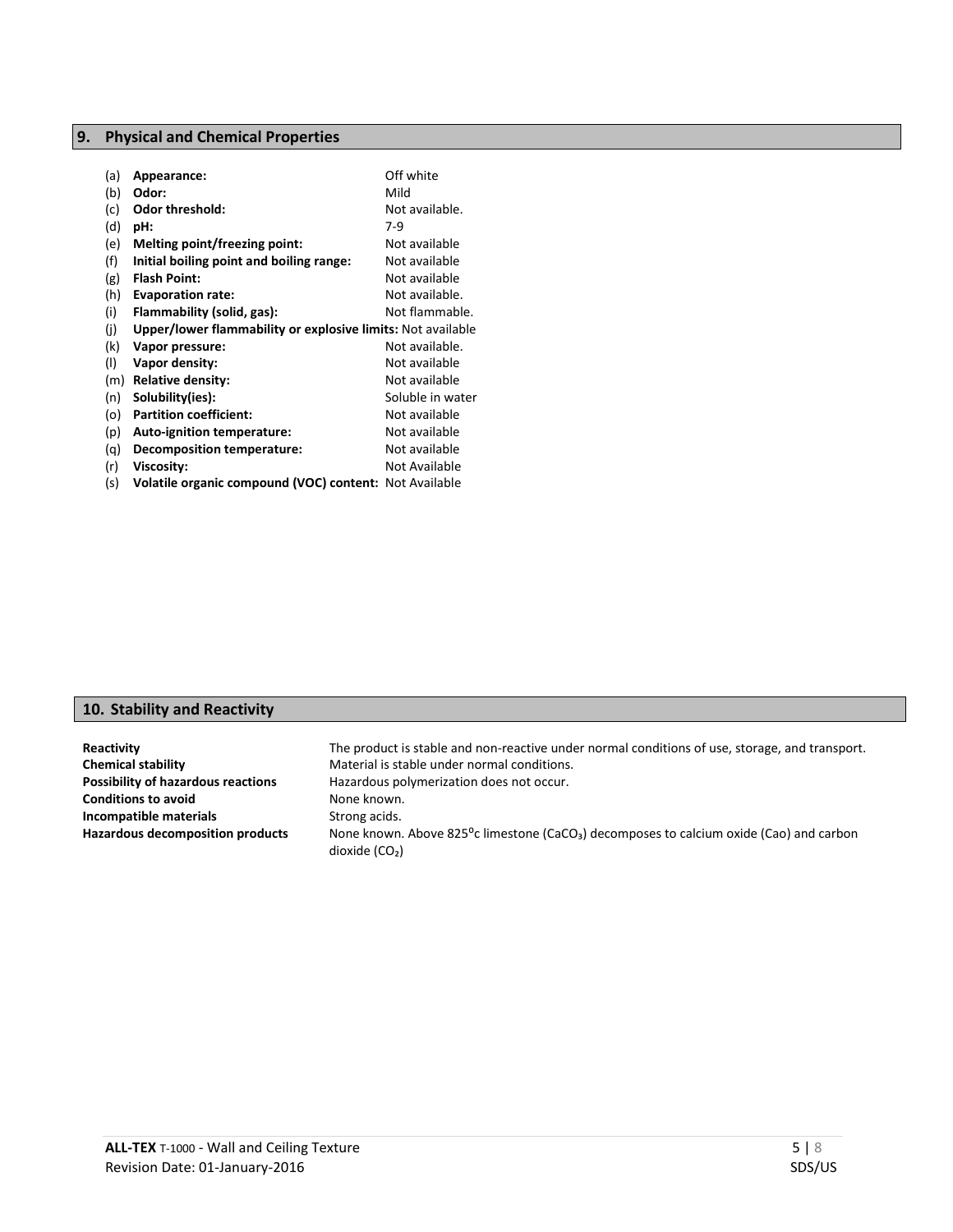## **11. Toxicological Information**

#### **Information on likely routes of exposure**

| Could cause abdominal obstruction.<br>Ingestion |                                                                                                                                    |  |
|-------------------------------------------------|------------------------------------------------------------------------------------------------------------------------------------|--|
| <b>Inhalation</b>                               | Inhalation of mist may cause irritation to throat and or nasal passages. Chronic exposure may cause<br>lung disease.               |  |
| <b>Skin Contact</b>                             | Could cause irritation, rash, itching, or dermatitis.                                                                              |  |
| Eye contact                                     | May cause eye irritation.                                                                                                          |  |
| Symptoms related to the                         | Acute exposure to airborne dust concentrations in excess of the PEL/TLV may result in couching,                                    |  |
| physical, chemical, and                         | dyspnea, wheezing, and a burning irritation of the nose, throat, and upper respiratory tract,                                      |  |
| toxicological characteristics                   | along with possible impaired pulmonary function. Chronic exposures may result in lung disease.<br>(Silicosis and / or lung cancer) |  |
| Information on toxicological effects            | No toxicological data is available for this product. Toxicological information for components of this<br>product listed below.     |  |
| Acute toxicity                                  | Not available                                                                                                                      |  |
| Skin corrosion/irritation                       | Not available                                                                                                                      |  |
| Serious eye damage/eye irritation               | Not available                                                                                                                      |  |
| Skin sensitization                              | Not available                                                                                                                      |  |
| Respiratory sensitization                       | Not available                                                                                                                      |  |
| Sensitization                                   | Not available                                                                                                                      |  |
| Mutagenicity                                    | Not available                                                                                                                      |  |
| Carcinogenicity                                 | Not available                                                                                                                      |  |

This product contains crystalline silica (quartz) as a naturally occurring impurity in some of the raw materials. The International Agency for Research on Cancer (IARC) classifies crystalline silica inhaled in the form of quartz or cristobalite from occupational sources as carcinogenic to humans, Group 1. The National Toxicology Program (NTP) classifies respirable crystalline silica as a substance which may be reasonably anticipated to be a carcinogen. OSHA does not regulate crystalline silica as a human carcinogen. Some products may contain attapulgite clay. IARC classifies attapulgite (long fiber) carcinogenic to humans, Group 2B. Attapulgite is not classified as a carcinogen by NTP or OSHA. Exposures to respirable crystalline silica are not expected during the recommended use of this product. However, actual levels must be determined by workplace Industrial Hygiene testing.

| Reproductive effects               | Not available |
|------------------------------------|---------------|
| Specific target organ toxicity $-$ |               |
| single exposure                    | Not available |
| Aspiration toxicity                | Not available |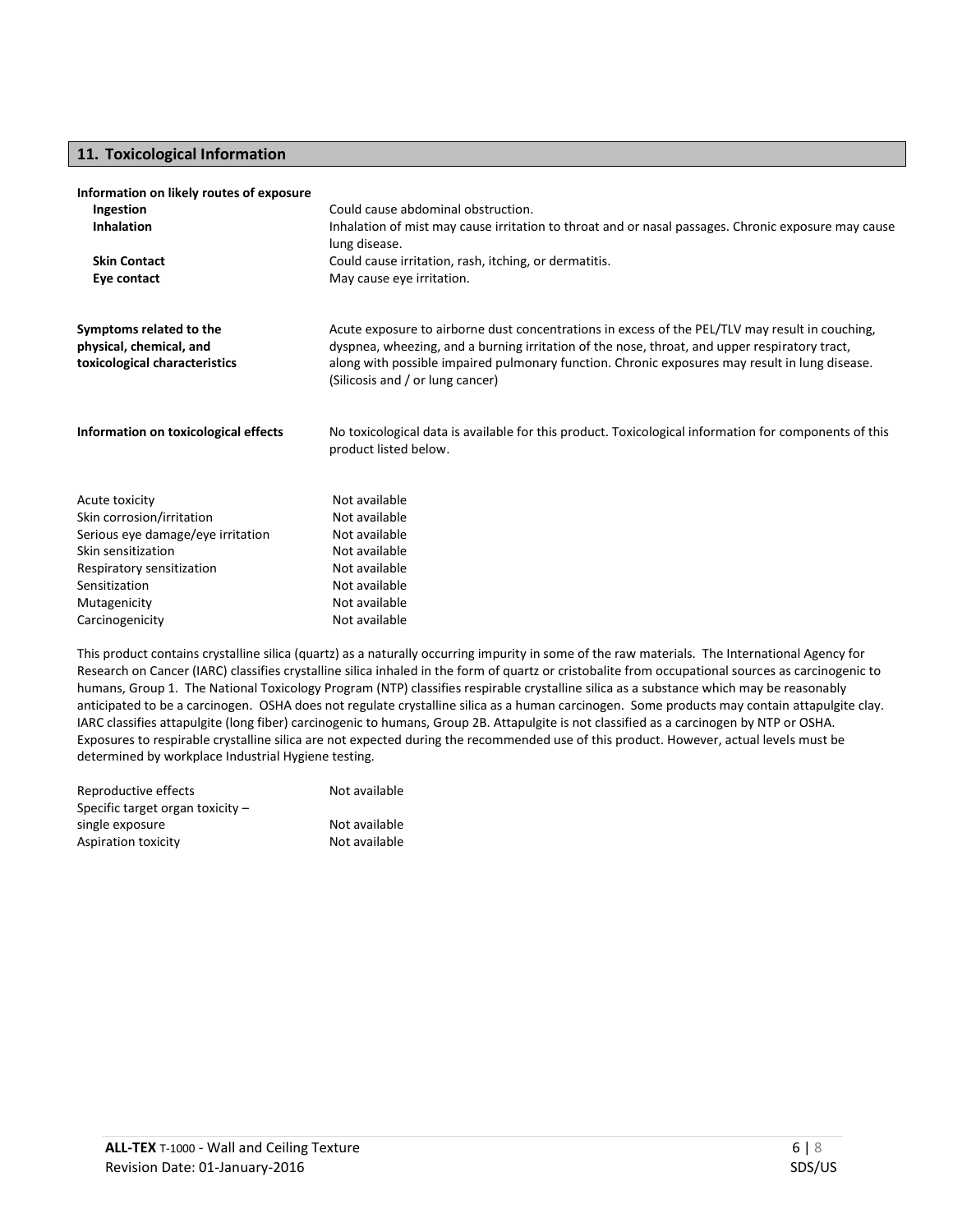## **12. Ecological Information**

| <b>Ecotoxicity</b>               | This product contains a chemical element the EPA has concluded is a high risk to aquatic species. |
|----------------------------------|---------------------------------------------------------------------------------------------------|
| <b>Components</b>                | Zinc Dimethyldithiocarbomate<br>(CAS 137-30-4)                                                    |
| Persistence and degradability    | No Data                                                                                           |
| <b>Bioaccumulative potential</b> | No Data                                                                                           |
| <b>Mobility in soil</b>          | No Data                                                                                           |
| Other adverse effects            | No Data                                                                                           |

# **13. Disposal Considerations**

**Disposal instructions** Waste must be disposed according to local, state, federal and international environmental control regulations.

#### **14. Transport Information**

#### **This product is not a DOT hazardous material**

**Shipping Name** Same as product name **ICAO/IATA/IMO** Not applicable

## **15. Regulatory Information**

**All ingredients are included on the TSCA inventory.**

| <b>Federal Regulations</b> |                                                                                                                                                                                                                                         |
|----------------------------|-----------------------------------------------------------------------------------------------------------------------------------------------------------------------------------------------------------------------------------------|
| <b>SARA Title III</b>      | Not listed under Sections 302, 304, and 313                                                                                                                                                                                             |
| <b>CERCLA</b>              | Not listed                                                                                                                                                                                                                              |
| <b>RCRA</b>                | Not listed                                                                                                                                                                                                                              |
| <b>OSHA</b>                | Dust and potential respirable crystalline silica generated during product use may be hazardous.                                                                                                                                         |
| <b>State Regulations</b>   | California Prop 65: Respirable crystalline silica is known to the state of California to cause cancer.<br>Industrial hygiene monitoring during recommended use of this product failed to identify any<br>respirable crystalline silica. |
| Canada WHMIS               | All components of this product are included in the Canadian Domestic Substances List (DSL).<br>Crystalline silica: WHMIS Classification D2A                                                                                             |